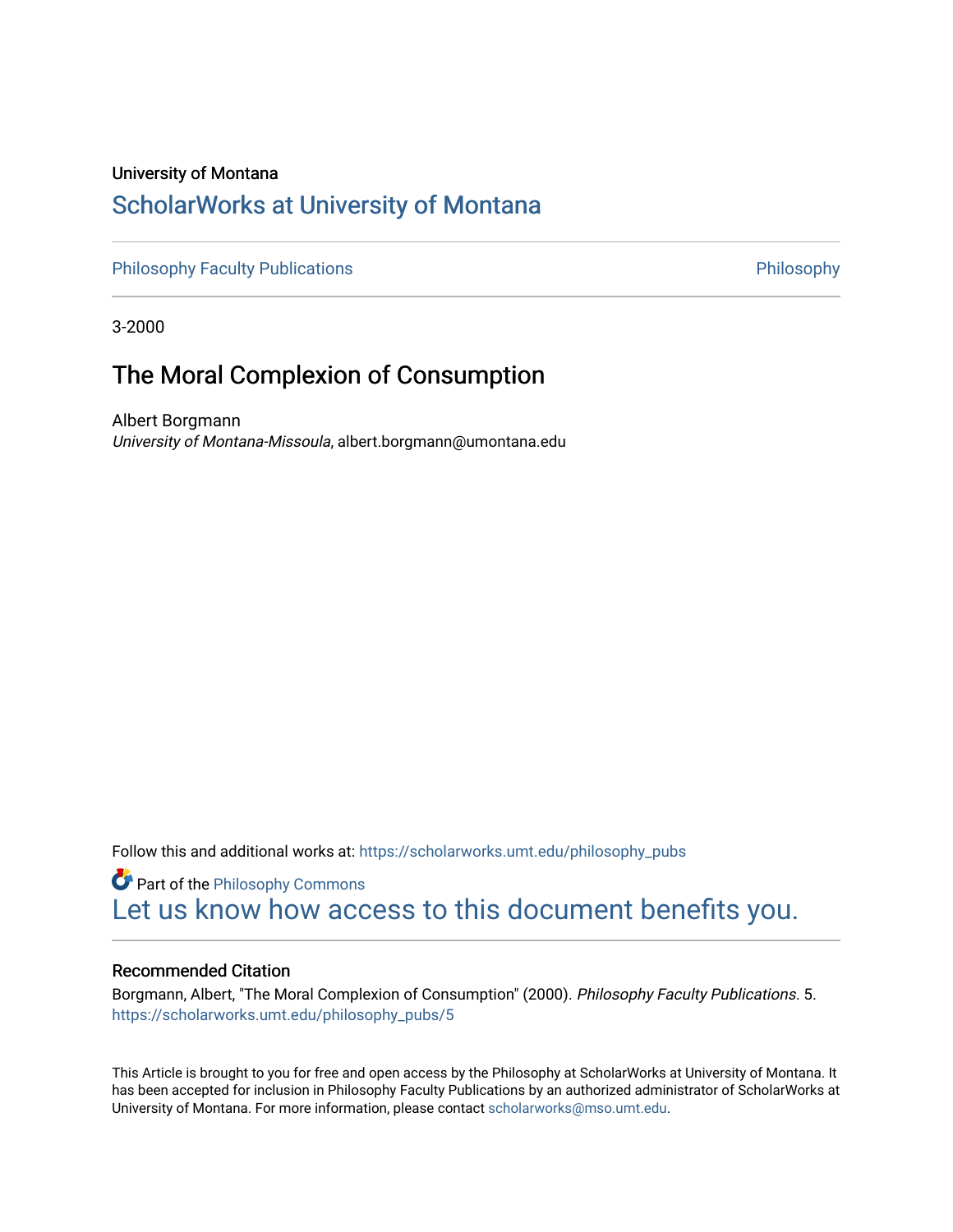# **Reflections and Reviews**

# **The Moral Complexion of Consumption**

### ALBERT BORGMANN\*

Vigorous consumption is the sign of a prosperous and confident society. Some critics, however, find a high level of consumption morally objectionable. To see what is valid in these objections, one needs to understand the connection between consumption and the characteristic pattern of technology that is highlighted by the device paradigm and gives rise to paradigmatic consumption. Such consumption induces disengagement from reality and a decline of excellence. The response to these debilities is to accept paradigmatic consumption in some areas of life and to make room for focal things and practices in others. Research is needed to determine the social reality, and to probe the common awareness, of paradigmatic consumption and focal practices.

" **Monsumption,"** Adam Smith said, "is the sole end and purpose of all production; and the interest of the producer ought to be attended to, only so far as it may be necessary for promoting that of the consumer. The maxim is so perfectly self-evident that it would be absurd to attempt to prove it" (Smith [1776] 1985, p. 338). The central and final significance of consumption has, if anything, become more obvious in the 223 years that have passed since Smith published *The Wealth of Nations.* Vigorous and growing consumption is the chief indicator of a prosperous and self-confident community.

Consumption is naturally low when a country is too poor to produce much. The importance of consumption really comes into its own, however, when you consider a rich and productive country that fails to consume confidently. Vigorous consumption requires that consumers are confident of their future earnings and that they enjoy the purchase of consumer goods. One or both of these conditions may fail to obtain for virtuous reasons. People may prudently save for the future or refuse to indulge their greed. In any case, the body politic begins to suffer from constipation or, worse, sclerosis. Unemployment rises and public expenditures decline unless they are forced up to fight a recession. Something like this has been happening in Japan since the early nineties.

Consumption without corresponding production, to be sure, can be as debilitating as consumption that lags behind production. It leads to indebtedness, to inflation, and sooner or later to an economic correction or decline. But the painful reengineering and retooling that this country undertook in the eighties would have been pointless without the consumer confidence and spending that have contributed to the astounding economic boom of the nineties.

It is crucial to realize that the difference between faltering and growing consumption is not just a matter of abstract numbers we read about in the papers. In a declining economy the general mood is bleak; the world begins to look drab; dwellings are getting shabby. People hunker down and become suspicious. In a world of vigorous consumption, you see people swarming about the Home Depot, looking at paint sprayers, buying plumbing fixtures, and loading up lumber. Roofs are replaced, kitchens are remodeled, and plantings are added. Vacant lots are filled, historical treasures restored, and bridges rebuilt. Things look vital and hopeful.

To live is to consume. Social and philosophical disputes cannot possibly pivot on consumption versus no consumption. In its most fundamental sense, consumption is the absorption of something by some object to support the function or welfare of that object. Plants consume carbon; animals consume plants; humans consume animals. Consumption in this sense is a condition of life, and no one will oppose it. Life-sustaining consumption, however, can be a

<sup>\*</sup>Albert Borgmann was born and raised in Freiburg, Germany. He received an M.A. in German literature from the University of Illinois (Urbana) in 1961 and a Ph.D. in philosophy from the University of Munich in 1963. Since 1970 he has been teaching in the Department of Philosophy at the University of Montana, Missoula, MT 59812. Professor Borgmann's area of research is the philosophy of society and culture. His publications include *Technology and the Character of Contemporary Life* (1984), *Crossing the Postmodern Divide* (1992), and *Holding On to Reality* (1999).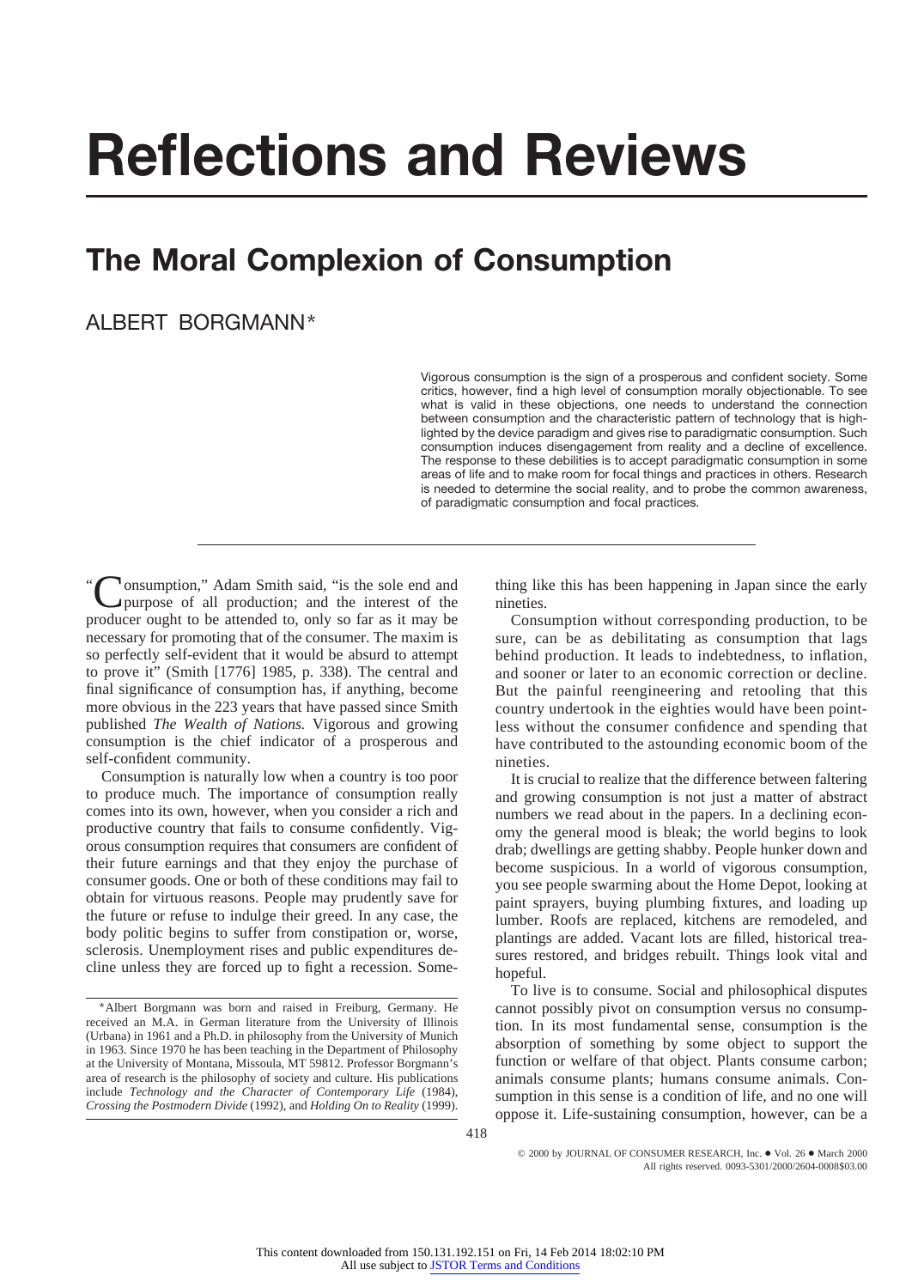simple affair and under natural conditions remains roughly constant per organism.

#### **CRITIQUES OF CONSUMPTION**

For at least a hundred thousand years, humans as hunters and gatherers lived in these natural circumstances. The fairly steady state of consumption began to be overtaken by significantly growing consumption in the nineteenth century and has kept growing since. This consumption in excess of sustenance is often what is meant by critics when they use the term "consumption." Thus, one of the chief targets of social ecology has been termed the "all-pervasive, nihilistic culture of consumption" (Clark 1998, p. 355). But more mainstream social scientists like Juliet Schor and Robert Wuthnow have also criticized consumerism (Schor 1998; Wuthnow 1996).

Most critics oppose consumption for reasons that are external to consumption. In their view, the problem of consumerism would be solved if we could overcome the externalities of consumption so that people could harmlessly consume to their hearts' content. Ecologists, of course, criticize consumption because it ruins the environment. Consumption will be fine once it takes a sustainable form. Ecological devastation is also one of the reasons why Juliet Schor advises a turn to a simpler life (Schor 1998, pp. xiii, 145). A second reason of hers, one that many economists stressed in the eighties, is insufficient savings. Savings, however, are intended for investment in research and development, capital goods, and infrastructure so that the production of consumer goods can be secured and expanded.

Both Schor and Wuthnow oppose consumption because of its displacement effect. Consumption displaces leisurely enjoyment or the devotion to family, community, or religion. Here, consumption in excess of sustenance is not criticized as such. Within appropriate limits it remains unchallenged.

To this rough conception of the detriments of consumption corresponds an equally simple notion of its attractiveness. "Man is an acquisitive animal," says Lester Thurow, "whose wants cannot be satisfied. This is not a matter of advertising and conditioning, but a basic fact of existence" (Thurow 1981, p. 120). Wuthnow casts this condition in moral terms and calls it greed or materialism (Wuthnow 1996, pp. 26, 121, 272–276). But consumption as a basic fact of existence is, if anything, limited and steady. For Juliet Schor, consumption is the method by which we establish and convey our standing in society (Schor 1998, pp. 25–63). That is certainly so, but so far consumption does not differ from other means of distinction, such as education, heritage, denomination, and profession.

The external reasons for criticizing consumption deserve attention and support. There is one more cause that should make us look at consumption critically—social injustice. Extravagant consumption ties up wealth that should be used to help the poor. But if the intrinsic attractiveness of consumption is not understood, we do not know what we are up

against in our attempts at moderating consumption. Similarly, if we fail to grasp the intrinsic liabilities of consumption, we deprive ourselves of the means to break the spell of consumption. And finally, what we need to explain is not consumption in its basic or general form, but rather that species of consumption that is paradigmatic for our time.

#### **PARADIGMATIC CONSUMPTION**

We can begin to get a grip on paradigmatic consumption by considering its linkage to materialism. The devotion to material things can be an honorable and morally admirable orientation. Architecture, sculpting, and painting are materialist in this broad sense and so is the performance of music. Becoming intimate with a material thing, an instrument, is the burden and the delight of a musician. The same can be said of most sports. Success in skiing or tennis depends on one's finesse and strength in dealing with an eminently material environment.

Paradigmatic consumption, to the contrary, attenuates human engagement with material reality. To understand this ironical turn of events we must go back to one of the founding promises of the modern era, the promise of liberty and prosperity. Liberty in this instance is ontological rather than political, the liberation not from the feudal order but from the pains and confinements of a recalcitrant reality hunger, illness, cold, ignorance, immobility. This promise was part of the burst of inquisitiveness and energy that has ushered in a global development. Its theoretical side was science, its practical side, technology. The latter first manifested itself in widespread and inspired tinkering that improved the production and quality of daily implements. In the second half of the nineteenth century, scientific theory joined and potentiated technology.

The promise of technology became an enormously fruitful and beneficial reality. And yet, though originally plausible and applaudable, it underwent subtle and fatal changes that to this day are poorly understood. The drive to render the blessings of technology ever more refined and effective led to more and more complicated technological devices. Writing utensils were intelligible implements until the middle of this century, styluses that left a trace of graphite through abrasion (pencils) or a line of ink dispensed by a pen (fountain pen) or ball (ballpoint). Writing machines consisted of levers that impressed the relief of a letter through a pigment-saturated ribbon on a page (typewriters).

When typewriters became electric, the intelligibility of their machinery began to be veiled in obscurity. Today, word processing plus printing rests on such a complex apparatus of electronics and mechanics that the details of its working are impenetrable to most users. One gain of this development has been far greater ease of writing, gratefully acknowledged by those of us who made the transition from typewriter to word processing. Another gain is the much more refined appearance of written documents. The loss in this development has been the removal of the writer from the heft and feel of the earlier writing utensils and, if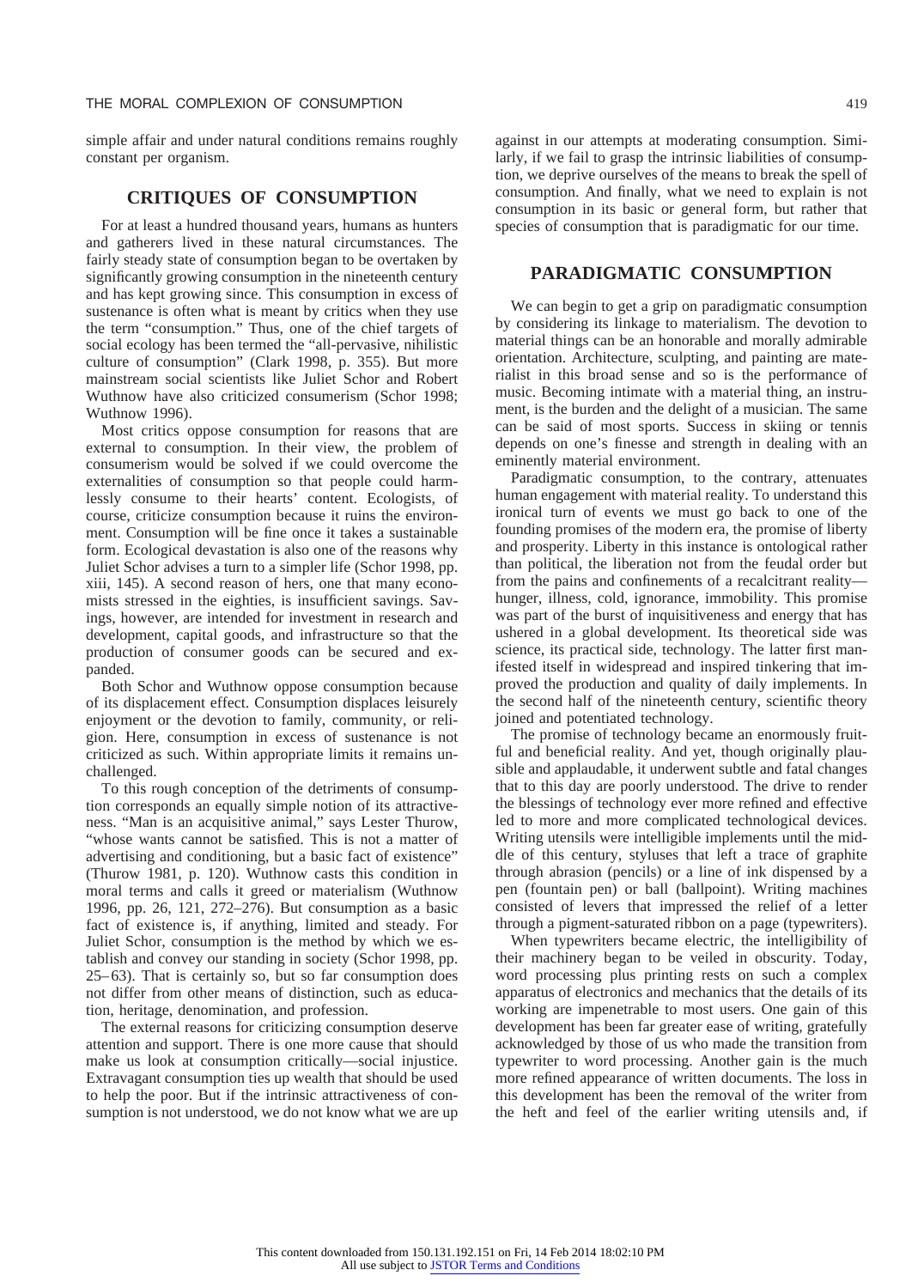anecdotal evidence is to be trusted, less succinctness and clarity of writing.

There is a pattern to the abstraction of some valued function or object from its tangible circumstances and to the concealment of the machinery that provides for the freefloating availability of the valued item. What is abstracted may be called the commodity, and the technological substrate it rests on, the machinery of a device (Borgmann 1984). If you trace the development of the automobile from the Model T to a contemporary model, you can see how the machinery—the engine, drivetrain, brakes, lights, and so forth—shrank and became more concealed and less intelligible to the layperson and how at the same time the commodity—personal transportation—improved in accommodation, speed, and safety. The most dramatic example of the shrinking and increasingly powerful and opaque machinery is the computer. In its first and relatively feeble incarnation (the Electronic Numerical Integrator and Computer [ENIAC]), it was a behemoth occupying an entire room and exhibiting its functions in arrays of vacuum tubes, resistors, capacitors, mechanical switches, and cables. Consider now one of the contemporary endpoints of the computer's evolution, the notebook computer. It is incomparably more powerful and easier to use, while its machinery has shrunk to the point where the factors limiting its size are the requirements our bodies impose on it—the size of our hands and the sight of our eyes.

This pattern of development has asserted itself in manufacturing, transportation, and most consequentially in domestic life. The refrigerator, the microwave, the television set, the lamps, the furnace, and air-conditioning provide food, entertainment, light, and a pleasant temperature in the commodious way suggested by the word commodity, and these commodities are supplied by machineries that are concealed from view and understanding.

#### **AN ALTERNATIVE CRITIQUE: THE DEVICE PARADIGM**

The defining development of modern technology, then, is the rise of the device paradigm, the distinctive conjunction of an easily available commodity and a sophisticated and impenetrable machinery. It has changed the nature of consumption fundamentally. In premodern and early modern times, consumption rarely took place at a great distance from production. In most cases, in fact, the burdens of production reached and enveloped the point of consumption. The bread on the table came from an oven nearby. The water in the jug was drawn from a well the day before. There was no dinner for a family if none was cooked by some (female) member of the family. There was no news from the neighboring village unless someone walked the distance between the villages and conveyed the news in his or her head.

As technology progressed, more and more of these burdens were taken over by some machinery and disappeared from view. In the experience of consumption, the consumer good detached itself from the context of its production and became instantly and easily available. Consumption became unencumbered enjoyment. One of the attractions of paradigmatic consumption lies in the purity of pleasure it promises. There is pleasure in a hard run, in cooking and serving a fine meal, in reading poetry to one another. But these pleasures are mixed up with strain, exertion, work, or mental effort. What humans have dreamed of in the stories of flying carpets and rock candy mountains is pleasure unmixed with pain. The objects of such pleasures are commodities, and their enjoyment is consumption. Thus, we demand lean and healthy bodies without the pain of running, gourmet meals without the bother of cooking, entertainment without the labor of staging and deciphering it. But remember that the mortals whom the gods want to punish have their wishes fulfilled.

Paradigmatic consumption degrades the symmetry of humanity and reality. This decline remains hidden from us because it comes in the guise of liberation from labor and discomfort. Disburdenment in turn promises unprecedented riches. It would have been possible to retain the ties of the blessings of technology to exertion and responsibility. We could have made clean and plentiful water available by having four public faucets for each city block. We could have refused to develop television and provided entertainment solely through theaters and public libraries. But then getting water or a book would have taken much time. Now that water and entertainment are available at home and at our fingertips, there is room for a cornucopia of pleasures. In paradigmatic consumption, liberty takes the form of disburdenment and prosperity the form of limitless availability of consumer goods.

#### **THE PRINCIPLE OF SYMMETRY**

The principle of symmetry between reality and humanity says that the quality of the human condition and the quality of the material environment tend toward one and the same level. One reason our heroes have always been cowboys is that their posture, their clothing, and their faces directly reflect the grace of their horses and the grandeur of the West. Or so the advertisements had it. The ambiguities and shadows that have enveloped the cowboy indicate that things are not that simple.

To discover what sort of symmetry between human beings and their surroundings obtains in paradigmatic consumption, it is helpful to remember how humans first evolved and adjusted to their environment. Human evolution is the grand spectacle of an animal becoming open and attuned to ever higher levels and dimensions of reality. What evolutionary theory tells us in addition is that if the symmetry at whatever level fails to be well tuned, the animal species is bound to disappear. Fine attunement, to the contrary, is deeply pleasant.

The human enterprise of technology began to dislocate the natural symmetry when it detached pleasures from their context of exertion. In the process, the factors that used to temper our desires were overcome and eliminated, and our desires began to run wild. The consequent damage is most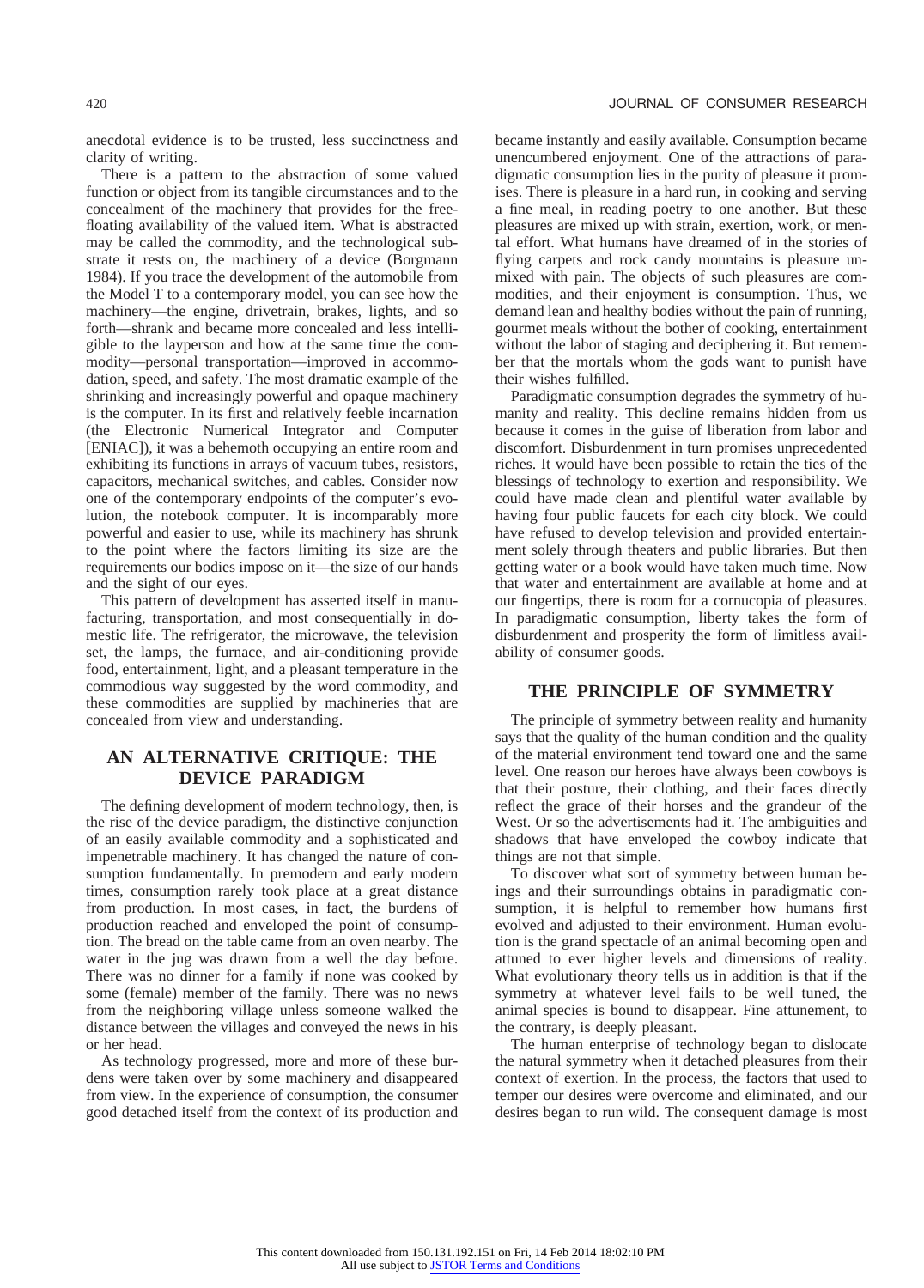evident in the case of food. More than half of the population in this country is overweight. Our slack and shapeless bodies are symmetrical to the world of limitless and unencumbered food. A similar if less visible decline of vigor and definition has debilitated our mental lives. The common command of science, literature, history, politics, and economics is deplorably low.

Limitless wants and insatiable acquisitiveness are natural facts only in the unnatural setting of overabundance. The natural setting kept human appetites within bounds. Overabundance holds for information and entertainment no less than for the consumption of sugar and fat. After each episode of overconsumption we feel defeated and dejected, vowing moderation and self-discipline. But before long our craving returns, and we indulge ourselves once again.

We attempt to find a constructive response to this vicious circle by trying to regain the sense of freedom and richness that has animated technological progress for so long. Advertisements typically play on this yearning and stage the promise of liberty and prosperity with ever renewed inventiveness and finesse. And there is in fact a surge of real pleasure when first we get a car with air-conditioning and we are rid of dusty winds and sweat-soaked clothes. We feel richer when a new satellite link gives us access to television channels from all continents.

But these are parasitic pleasures. Their strength depends on the contrast of burdens and limits. Once the new pleasures have devoured and displaced the recollection of encumbrances, the pleasures themselves begin to fade. The newly acquired devices fade into the context of what we take for granted. Lately certain kinds of advertisements have appealed to the rueful consumer with a knowing sort of cynicism. ABC television had an advertisement that asked: "It's a beautiful day, what are you doing outside?" (Barron 1998).

There is, however, something profoundly incomplete, if not misleading, in analyzing the change of symmetry on the human side only. It is true that paradigmatic consumption leaves the variety and depth of our faculties feeble and atrophied. But if the analysis is taken no further, the most plausible cure within a technological culture is to design devices that call on a greater range of abilities than does the ingestion of food, sights, and sounds. Proponents of information technology are willing to indict the passivity of consumption and offer in its place interactive pleasures. But eventually, computer games and chat rooms leave us as sullen as television, chips, and beer.

#### **FOCAL THINGS AND PRACTICES**

What paradigmatic consumption displaces on the real side of the original symmetry are things that have a life and dignity of their own—mountains, works of art, playing fields, and sacred places. We can call such things focal and the devotion to them a focal practice. In the culture of the table, the food and its setting are the focal things. The preparation of the meal, the gathering around the table, and the customs of serving, eating, and conversing are the focal

practices. Focal things and practices disclose the world about us—our time, our place, our heritage, our hopes—and center our lives. They lead us to say: "There is no place I would rather be. There is nothing I would rather do. There is no one I would rather be with."

The paradigm of the technological device that underlies paradigmatic consumption suggests erroneously that the pleasures of these things and practices can be detached from their actual context and made available by some technological device—the elevation of a mountain by a travelogue, the drama of theater by a television show, the community of a Thanksgiving celebration by e-mail. The availability of a commodity, however, occludes or destroys the commanding presence of focal things and practices. Thus, sorrow at the loss of the real world deepens the dismay at our loss of physical and mental strength.

Disengagement and the weakening of our faculties are intrinsic to paradigmatic consumption. It would be tedious and faintly ridiculous to try and deepen one's children's appreciation of a dinner that arrived on their laps from the refrigerator via the microwave by recounting the marvels of industrial agriculture, food production, refrigeration, and microwave physics. Your children want to consume television while they are consuming their food. Nor is there much sense in trying to become an elegant and masterful operator of a CD player and amplifier. As a rule, a technological device does not offer enough variety and resistance of interaction to allow expert users to distinguish themselves from intermediates.

There are, to be sure, exceptions and mixed cases. A sports car can challenge your skills. An electric piano or guitar can provoke virtuoso playing. But the general tendency is to render commodities ever more instantaneous, ubiquitous, easy, and safe, that is, ever more skill-repellent. The development of the personal computer is the most recent example. One must remember, however, that the world of labor and production (as opposed to leisure and consumption), though deeply marked by the device paradigm, continues to require and reward skill.

For most people, it is their free time (as distinguished from working time) that they consider truly their own and the sanctuary of their deepest aspirations. Paradigmatic consumption has invaded and degraded this realm, and most of us react with resignation. When the American Academy of Pediatrics advised parents not to let their children watch television during their first two years and in their later years not to let them have a television set or computer in their rooms, the parents interviewed by the media found those suggestions unrealistic (Mifflin 1999). In part, this reaction simply reflects the entrenchment of paradigmatic consumption.

More broadly, however, the entire exchange shows that the moral significance of paradigmatic consumption is clouded to the point of concealment. Pediatricians would not presume to make recommendations on moral grounds. Ethics is a private or religious matter. The parents on their part have no private or religious discourse to fall back on in their attempt to answer a critique of paradigmatic consump